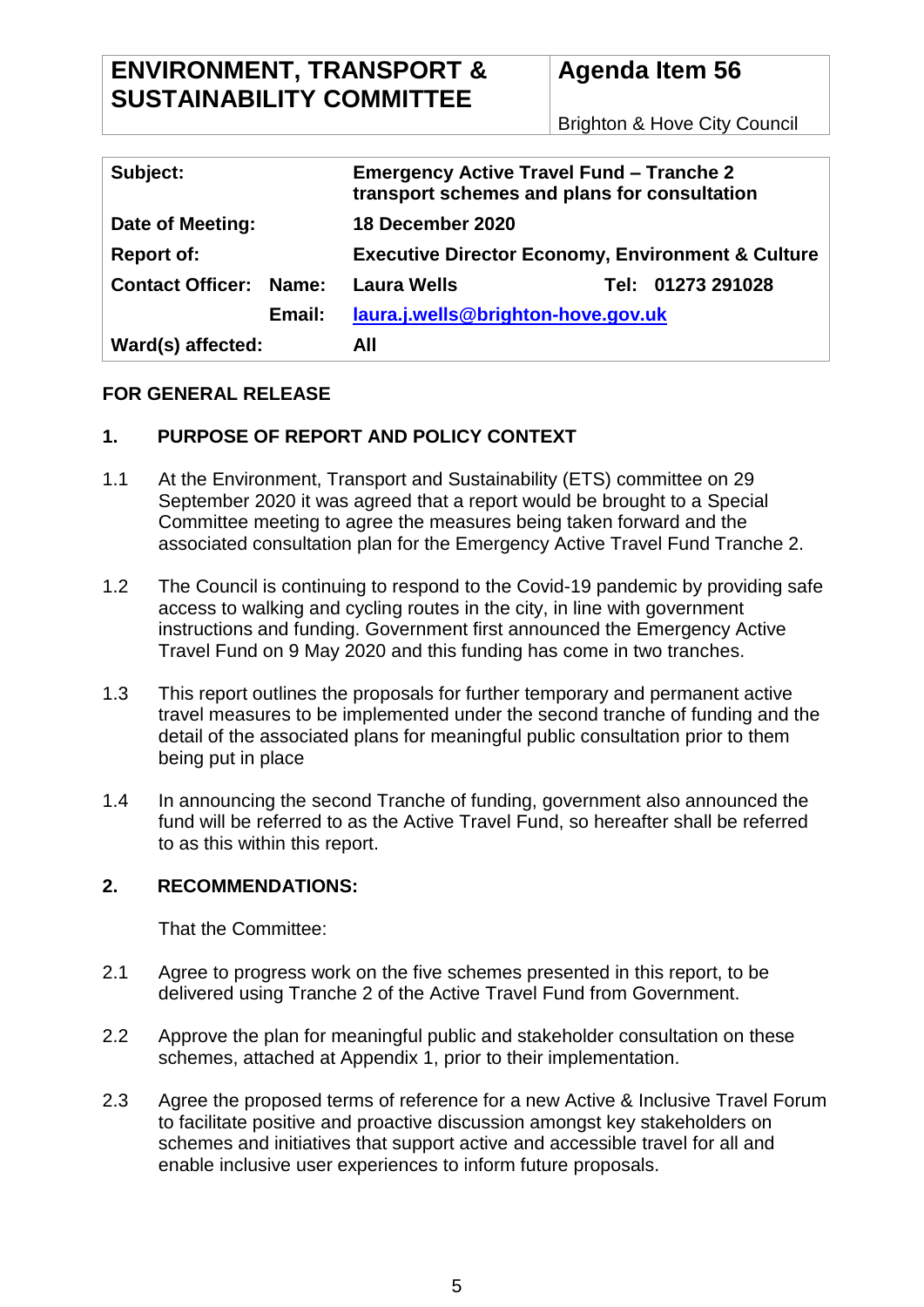2.4 Note the use of urgency powers in accordance with the Council's Standing Orders in August 2020 in relation to the temporary A259 cycle lane.

### **3. BACKGROUND INFORMATION**

- 3.1 On 9 May 2020, Government issued statutory guidance note 'Traffic Management Act 2004: network management in response to Covid-19' instructing Local Authorities to take swift action "within weeks" to meaningfully reallocate road space to cycling and walking to provide the shortfall in transport capacity and further support change in travel habits before the restart of the economy takes full effect. To allow Local Authorities to implement these walking and cycling schemes, a £250million fund was also announced: the Emergency Active Travel Fund.
- 3.2 The Council was successful in bidding for funding from the first tranche of the Emergency Active Travel Fund and was awarded £663,625 to deliver a number of temporary schemes within eight weeks. The schemes were agreed by ETS Committee on 23 June 2020 as part of the Covid-19 Urgent Response Transport Action Plan ('Action Plan') and were successfully delivered by the Council within the required timeframe.
- 3.3 The Tranche 1 temporary schemes were introduced using the Experimental Traffic Regulation Order (ETRO) process. This has provided the flexibility to adapt the schemes in response to feedback and observations during the experimental period. A number of the ETROs have been amended since their introduction. This includes significant changes to the A259 temporary on-road cycle lane approximately one week after installation. A section of cycle lane between the Palace Pier Roundabout and West Street was removed using urgency powers by officers. The rationale for this was to ensure the bus network was running reliably by 5 September before schools reopened, as local bus operators expressed significant concerns about the impact of the scheme on local bus journey times when it was implemented. A record of the use of urgency powers to remove this section of the A259 temporary cycle lane is included in Appendix 2 for the Committee to note.
- 3.4 In July the Government announced indicative allocations for a second tranche of Active Travel funding and invited bids from Local Authorities for further temporary, low-cost schemes and permanent schemes with a short lead time. As with Tranche 1 the Department for Transport made it clear that bids must seek to meaningfully reallocate road space to pedestrians and cyclists, including along strategic corridors, to alter the status quo. Government also indicated that funding in the second tranche would depend on how swiftly and effectively authorities implemented the plans for which they received funding in the first tranche.
- 3.5 The Council submitted its bid for Tranche 2 of the Active Travel Fund in early August and on 13 November 2020 the government announced that Brighton & Hove City Council had been successful in securing £2,376,000; 100% of its indicative allocation.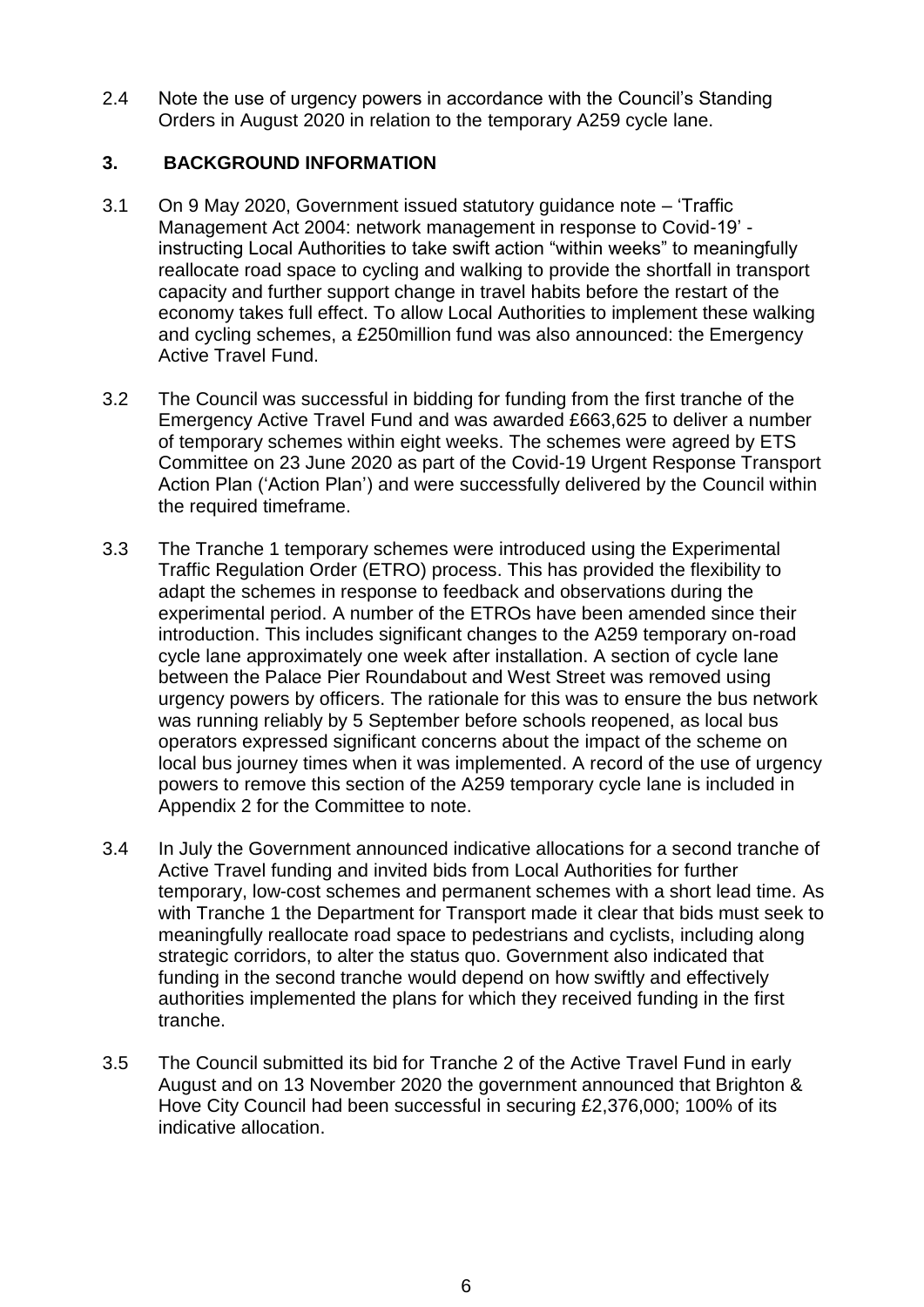- 3.6 On 16 October 2020 all Local Authorities received a letter from Grant Shapps, Secretary of State for Transport, in advance of a funding announcement for the Active Travel Fund Tranche 2 (attached at Appendix 3). This set out that government would only support and fund future schemes where *"genuine plans to consult communities"* have been demonstrated as well as schemes embracing *"good design principles."*
- *3.7* A funding allocations letter was issued by the Secretary of State on 13 November 2020 (attached at Appendix 4), and on 20 November further guidance on consultation was issued by the Department for Transport alongside the award of Tranche 2 funding (attached at Appendix 5). The Secretary of State notes in his letter dated 13 November 2020 *"Consultation should include objective tests of public opinion, such as scientific polling, to cut through the noise and passion schemes can generate and gather a truly representative picture of local views. It can engage stakeholders, including local MPs, but it should not be confused with listening only to the loudest voices or giving any one group a veto."* And goes on to add *"Very few changes to anything will command unanimous support, and we do not ask for it in these schemes. But there is clear evidence that for all the controversy they can sometimes cause, ambitious cycling and walking schemes have significant, if quieter, majority support."*
- 3.8 In addition, the 'Traffic Management Act 2004: network management in response to Covid-19' document was updated by DfT on 13 November, particularly with regards to consultation. This guidance and the expectations of the Secretary of State have both been considered in the development of the consultation plan outlined in this report.
- 3.9 The focus both from DfT and locally is on long as well as short term issues and recovery. DfT note in their letter of 20 November that the Tranche 2 schemes should have more of an emphasis on increasing cycling and walking in the longer term in line with Government objectives set out in the national vision 'Gear Change'. The council has committed to be carbon neutral by 2030 and investing in active travel schemes is a key element of this.

### **4. ACTIVE TRAVEL FUND TRANCHE 2 SCHEMES**

- 4.1 For Tranche 2 of the active travel measures the delivery of the following schemes is proposed:
	- **Old Shoreham Road A270** continuation of temporary segregated cycle lanes from Hangleton Road to near the western city border (Applesham Way / Wolseley Road)
	- **Kingsway / Wellington Road A259** continuation of temporary segregated cycle lanes from Fourth Avenue to the west
	- London Road A23 permanent upgrade of existing cycle lane to segregated cycle lanes and upgrades to key junctions
	- **Western Road**  permanent improvements for pedestrians, cyclists and bus users along this key corridor, to tie in with the Highway Maintenance Challenge Fund (HMCF) funding the council has already secured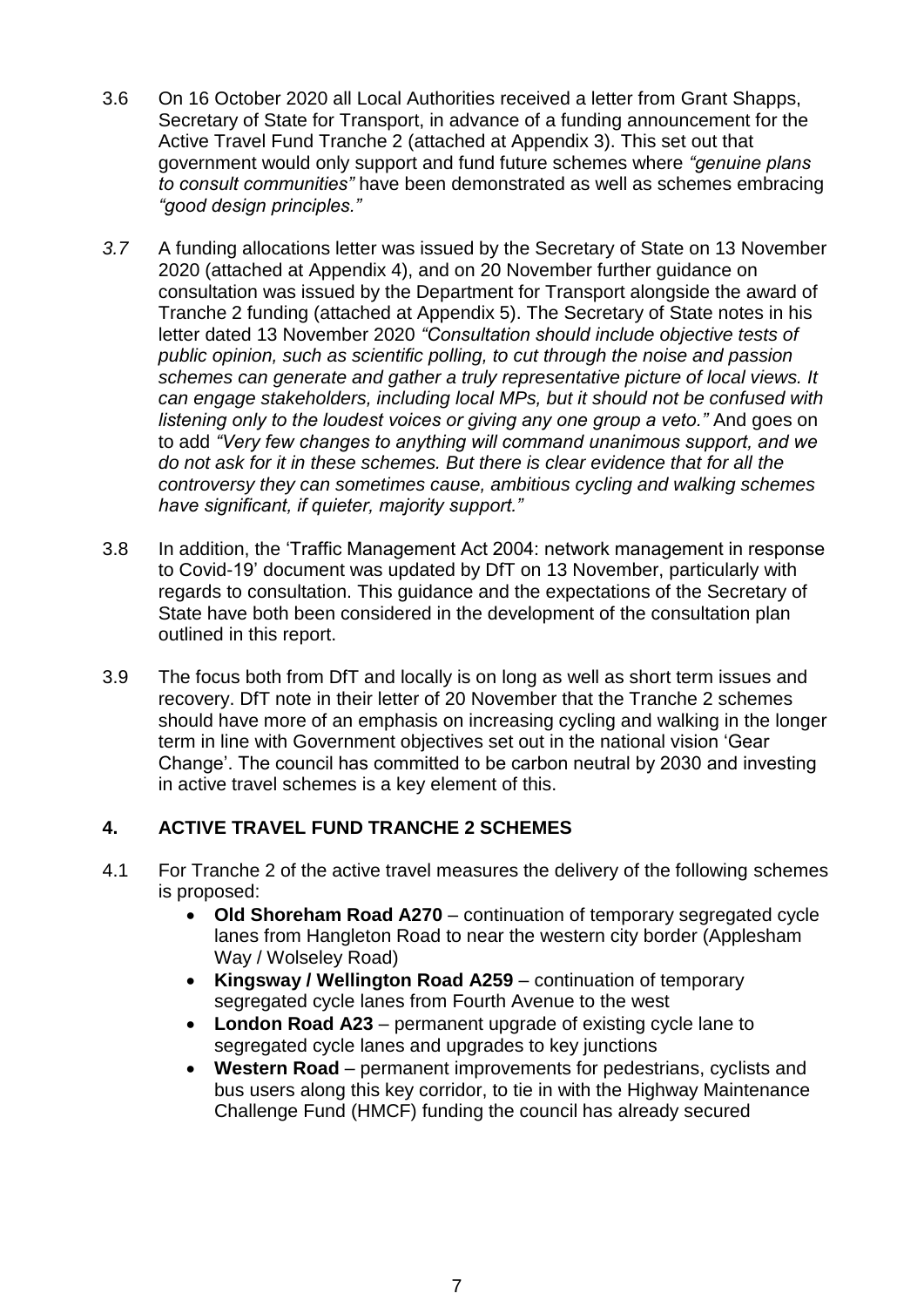- **Madeira Drive**  this scheme has already been agreed at ETS committee in September and work has begun on phase 1 – the road is now operating one-way eastbound following the full closure previously. Future works to be completed in phase 2 include provision of a cycle lane, increasing the number of blue badge bays, and changing orientation of pay & display parking– the scheme is being delivered under an Experimental Traffic Regulation Order and therefore consulted separately to the above (further information is provided in the 'Consultation' section below).
- 4.2 Some details have been amended from the original bid document in August, namely the substitution of a proposed temporary segregated cycle lane on Marine Parade with the changes proposed for Madeira Drive. The Marine Parade temporary cycle scheme was not achievable in the short term due to several factors including:
	- Short term deliverability issues for this as a temporary scheme as there is a need to fit in with longer term plans for this area currently at design stage, including Valley Gardens Phase 3
	- The need to consider bus movement and for which a temporary scheme would be particularly problematic due to not only the arrangements at bus stops themselves but bus movements approaching the Palace Pier Roundabout westbound, which would likely be adversely affected by a temporary scheme
- 4.3 Therefore, the Marine Parade route has been removed from this programme, this change has also been agreed with DfT. Further solutions are being considered for this route in the longer term within the strategic Local Cycling and Walking Infrastructure Plan (LCWIP), currently in development.

# **5. ANALYSIS & CONSIDERATION OF ANY ALTERNATIVE OPTIONS**

- 5.1 A 'do nothing' option has been considered, but is not appropriate as this is likely to result in:
	- Pandemic emergency and further movement restrictions, social distancing and inability of the public transport network to support pre-covid levels of movement;
	- Damage to the economy as people feel unsafe to travel;
	- Inability for residents to comply with government quidance on 'physical distancing';
	- Increased road danger as a result of higher vehicular traffic levels, speeds, collisions and harmful emissions;
	- Modal shift away from sustainable modes to private cars;
	- Increased inequalities as those that can work from home do so, or drive. National research shows these tend to be higher income earners;
	- Weaker and less diverse economy as small businesses struggle to adapt to new conditions;
	- Negative impacts on young people and children travelling independently and actively to schools;
	- Difficulty in reaching our goal of carbon neutrality;
	- A reduction in future funding allocations for local transport projects (from DfT); and
	- Less safe conditions for cycling and walking for those who currently use or want to use these modes.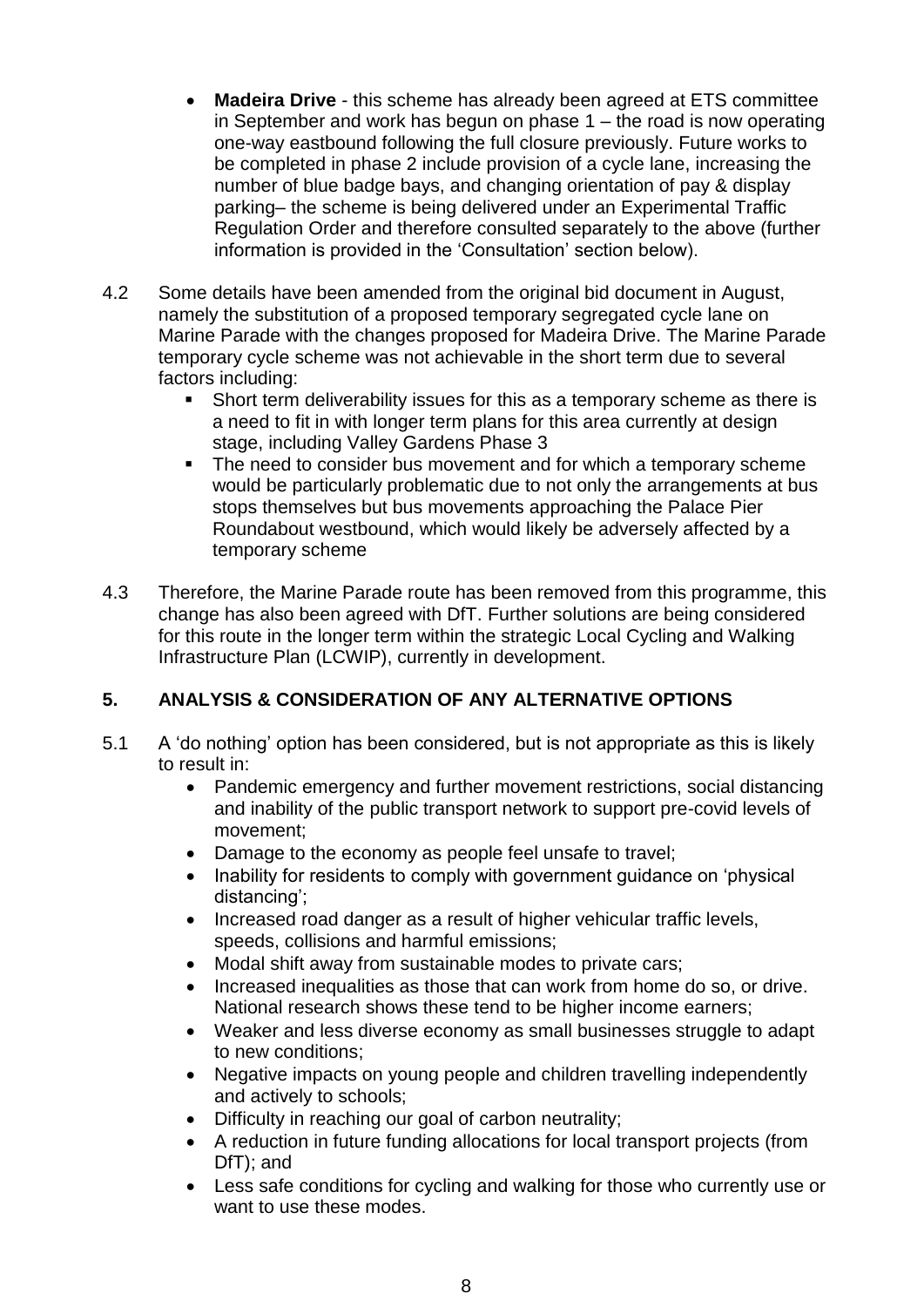## **6. COMMUNITY ENGAGEMENT & CONSULTATION PLAN**

- 6.1 This section of the report summarises the proposed public consultation plan for the Tranche 2 schemes, which is detailed further in Appendix 1.
- 6.2 At the 29 September 2020 ETS committee it was agreed to pause implementation of Tranche 2 schemes to ensure local residents and stakeholder groups are consulted and are able to input into the process. Officers were asked to plan a window of no less than 6-weeks to allow for meaningful consultation to take place, whilst not placing the Tranche 2 funding at risk.
- 6.3 Additionally, a condition of the Department for Transport grant award is that appropriate consultation takes place before scheme construction starts. Local Authorities must provide assurance of this by publishing their consultation plans by 11 December 2020 and confirming by 31 March 2021, that reasonable levels of consultation have been carried out and reasonable adjustments to schemes made in response to concerns. DfT have noted in their letter and guidance of 20 November 2020 that *'By "consultation plans" we mean plans for consultation activities, not consultation documents on the schemes themselves. These should set out when consultation activities are happening, who is being consulted and how they are being consulted so that it is transparent and clear to local stakeholders how local consultation is being undertaken.'*
- 6.4 DfT have set out a five-point plan for meaningful consultation which is set out in Appendix 1. If the conditions set out are not met, DfT will reduce future funding allocations for local transport measures. We are also awaiting further guidance from DfT for the undertaking of public surveys and opinion polls.

# **The proposed Tranche 2 consultation plan**

- 6.5 A six-week period of public and stakeholder consultation is proposed to start no later than 1 February 2021 in order to fulfil the requirements set by ETS Committee and the Department for Transport. The outcomes of the consultation will then be presented to ETS committee, alongside final scheme proposals for approval, whose design will have been influenced by the consultation responses.
- 6.6 The consultation will entail four separate scheme consultations within the consultation period, for the Old Shoreham Road, A259 Kingsway / Wellington Road, A23 London Road and Western Road. For Madeira Drive the consultation will be through the Experimental Traffic Regulation Order (ETRO) formal process.
- 6.7 For Old Shoreham Road and A259 Kingsway / Wellington Road schemes, the whole scheme will be consulted on (i.e. also including phase 1 of both schemes, implemented in Tranche 1).
- 6.8 The objectives of the consultation will be to:
	- Meaningfully consult with a wide audience of those who may be affected by / interested in the scheme/s,
	- Gather quantitative and qualitative feedback on the draft proposals to inform the scheme/s final design and implementation, and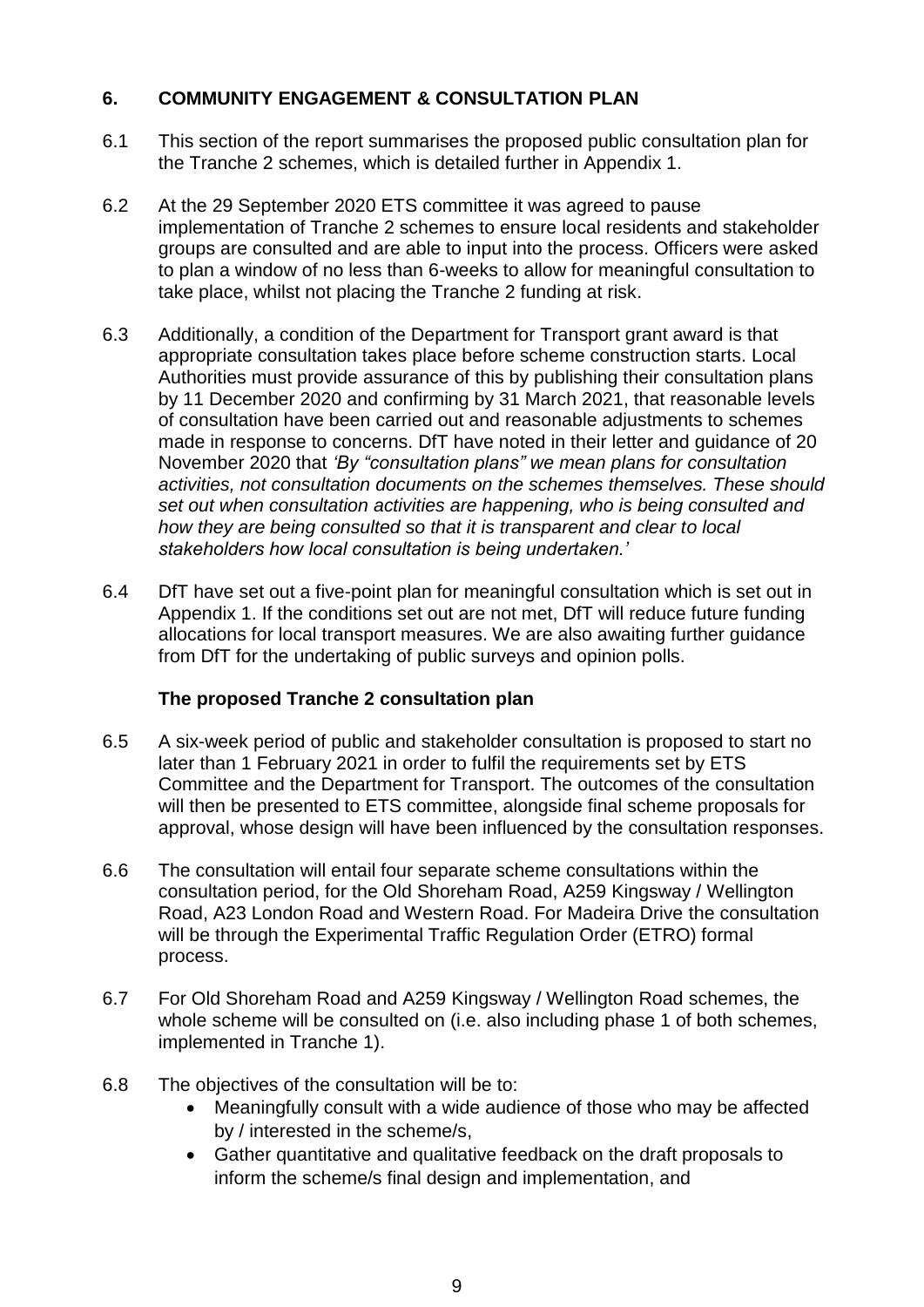- Identify key concerns / impacts of the proposals that may need to be managed and/or mitigated as part of the final design and implementation of schemes.
- 6.9 The approach to consultation will follow the Council's community engagement principles, namely to:
	- Have a clear purpose and ensure responses influence decisions,
	- $\bullet$  Tailor the consultation to people's needs,
	- $\bullet$  Be inclusive.
	- Use local knowledge and intelligence to target resources, and
	- ◆ Be open and transparent.
- 6.10 Consultation methods for schemes are proposed as follows:

| <b>Delivery method</b>                           | <b>Audience</b>                                                                                                  | <b>Details</b>                                                                                                                                                                                                                                                                                                                                                                                                                |
|--------------------------------------------------|------------------------------------------------------------------------------------------------------------------|-------------------------------------------------------------------------------------------------------------------------------------------------------------------------------------------------------------------------------------------------------------------------------------------------------------------------------------------------------------------------------------------------------------------------------|
| Online<br>questionnaire -<br><b>BHCC</b> website | City residents /<br>businesses / visitors /<br>groups or<br>stakeholders with an<br>interest / general<br>public | Providing details of the schemes (including<br>basic plans) and asking for responses via an<br>online questionnaire. Accessible versions of<br>the questionnaire will be available on request,<br>i.e. paper copies / other languages. The<br>online consultation portal hosting the<br>questionnaire meets web content accessibility<br>guidelines, including for use with speech<br>recognition software and screen readers |
| Leaflet                                          | Properties directly<br>affected by schemes                                                                       | Providing details of the proposed schemes<br>(including basic plans) and asking for<br>responses -submitting views via the online<br>questionnaire or requesting a paper copy or<br>other formats if required                                                                                                                                                                                                                 |
| Postcard                                         | Wider boundary of<br>properties affected                                                                         | Providing summary information about the<br>proposed schemes and inviting respondents<br>to go online or request a paper questionnaire                                                                                                                                                                                                                                                                                         |
| Public opinion<br>surveys                        | Representative<br>members of the<br>public                                                                       | Building on the recent work of the Climate<br>Assembly in Brighton & Hove, and to fulfil the<br>DfT requirements for opinion polls, it is<br>proposed that separately to the scheme-<br>specific questionnaires, public opinion<br>surveys will be carried out before and after<br>implementation of schemes in order to<br>understand the level of public feeling on<br>active travel and the need for change in the<br>city |
| Online - BHCC<br>website and<br>social media     | Wider residents,<br>businesses                                                                                   | Information to be put on the BHCC website<br>and circulated via BHCC online channels to<br>promote the consultation more widely with<br>those not directly affected, with an option to<br>request a paper questionnaire                                                                                                                                                                                                       |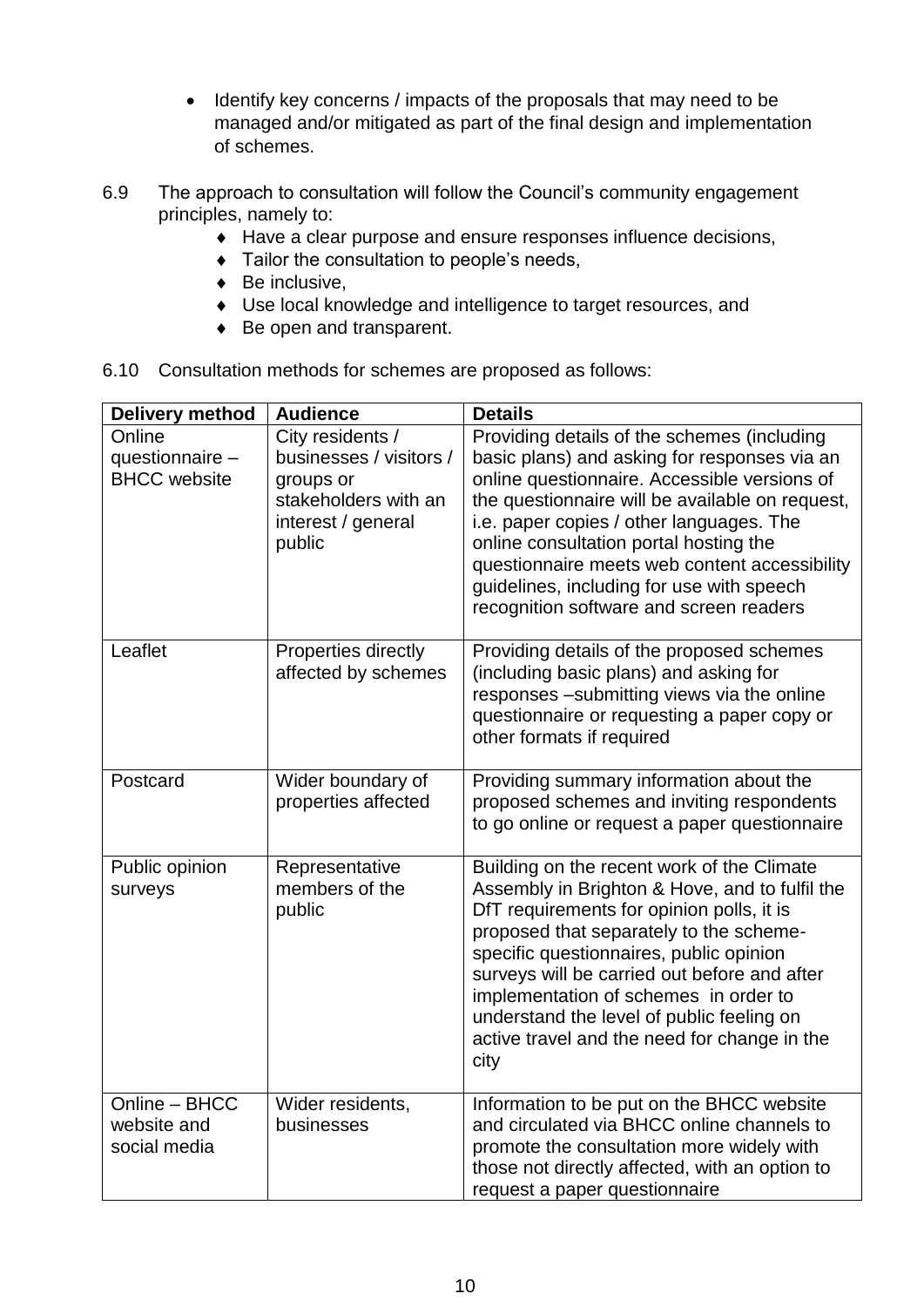| Local community<br>groups                     | Stakeholder groups<br>(including community)<br>groups $/$<br>partnerships, active<br>travel groups,<br>disability groups, | Email information to be sent to known<br>stakeholder groups in the city, including those<br>who can disseminate information to hard-to-<br>reach groups including older people                                                                                                                        |
|-----------------------------------------------|---------------------------------------------------------------------------------------------------------------------------|-------------------------------------------------------------------------------------------------------------------------------------------------------------------------------------------------------------------------------------------------------------------------------------------------------|
|                                               | older peoples'<br>groups) and their<br>members / users                                                                    |                                                                                                                                                                                                                                                                                                       |
| Online<br>information<br>sessions             | Stakeholder groups                                                                                                        | Hold online sessions for community and<br>stakeholder groups, to present information<br>and take questions, like would take place in a<br>session in person. Stakeholders and<br>community groups for the area of the city<br>concerned to be invited to sessions for each<br>proposed scheme         |
| Local disability<br>groups                    | Local residents with<br>disabilities                                                                                      | Accessible versions of the consultation<br>information to be produced in conjunction with<br>key disability groups in the city, in line with<br>public sector accessibility regulations.                                                                                                              |
|                                               |                                                                                                                           | Information to be disseminated to local<br>equality and disability networks, including via<br>the BHCC equalities team                                                                                                                                                                                |
|                                               |                                                                                                                           | Focus group/s to be facilitated in conjunction<br>with disability groups, to gather qualitative<br>feedback about the impacts of the proposals<br>from people with disabilities and older people.                                                                                                     |
| Email /<br>phonecalls                         | Schools / Workplaces<br>in affected areas                                                                                 | Messaging to be distributed by School /<br>Workplace Travel Teams, asking for the<br>information to be forwarded to staff / parents<br>& carers. Information to be disseminated to<br>Workplace Active Travel & Health Partnership<br>and potential for an online meeting to be held<br>for the group |
|                                               |                                                                                                                           | Specific engagement to take place with the<br><b>Business Improvement District and Chamber</b><br>of Commerce, with option offered for online<br>meetings to present the scheme / Q&A<br>session                                                                                                      |
| Pupil<br>engagement /<br>feedback<br>sessions | School pupils in<br>areas near proposals<br>(subject to school<br>involvement)                                            | Work to be carried out with the School Travel<br>Team and Sustrans, who are already<br>operating in schools, to inform and engage<br>pupils in proposals being put forward and<br>seeking feedback                                                                                                    |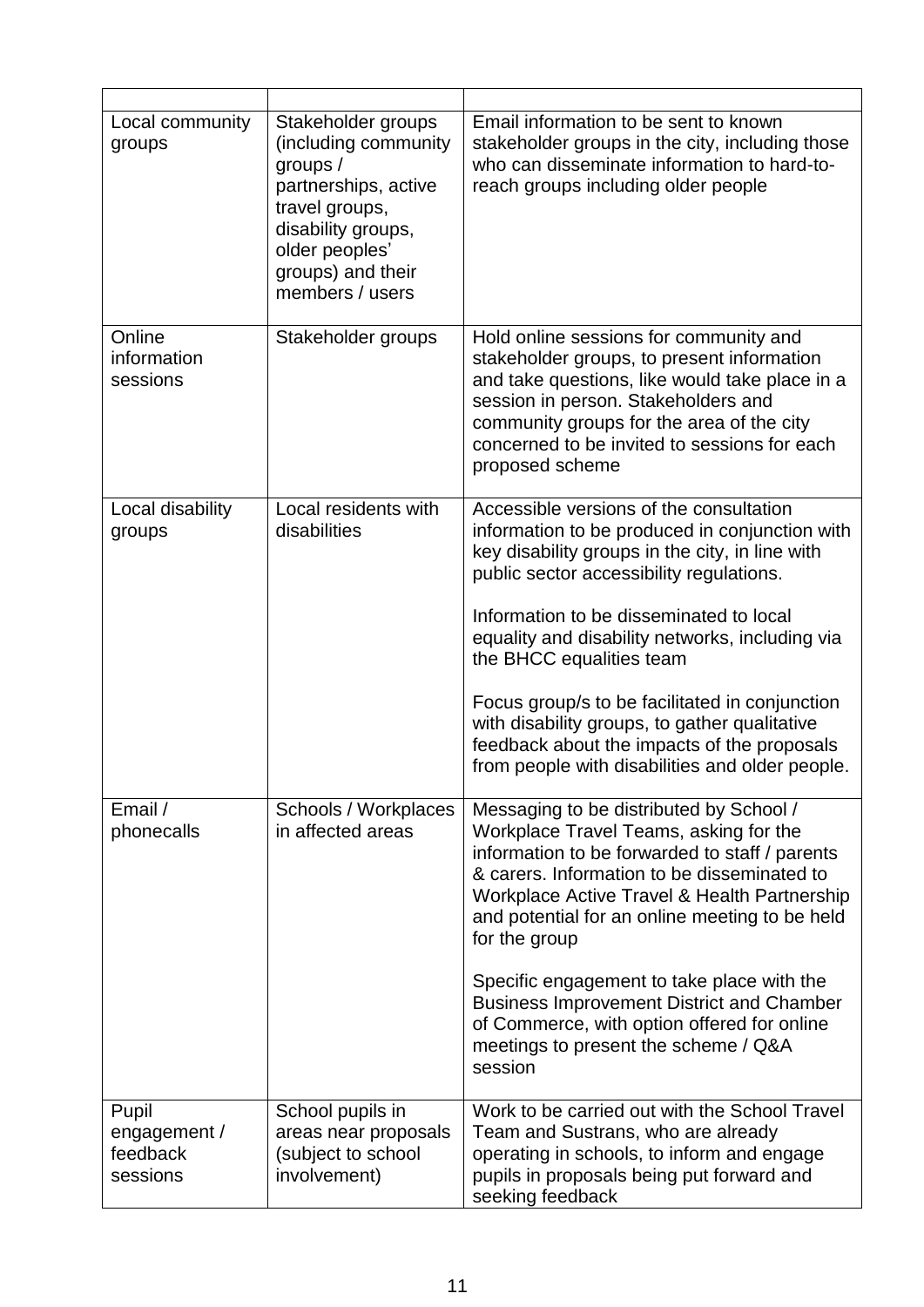| Emails /<br>phonecalls /<br>meetings if<br>required | Statutory<br>stakeholders (e.g.<br>emergency services)<br><b>Transport operators</b><br>Royal Mail<br>Members of<br>Parliament<br><b>All Ward Councillors</b> | To be undertaken by BHCC Project Manager<br>for each scheme as standard                                                                                                                                                                                                                     |
|-----------------------------------------------------|---------------------------------------------------------------------------------------------------------------------------------------------------------------|---------------------------------------------------------------------------------------------------------------------------------------------------------------------------------------------------------------------------------------------------------------------------------------------|
| Partnership /<br>stakeholder<br>meetings            | Key partner<br>organisations<br>including e.g.<br>Transport<br>Partnership,<br>Equalities and<br><b>Inclusion Partnership</b>                                 | Attend existing partnership and stakeholder<br>meetings as scheduled during the<br>consultation period (subject to invitation) to<br>present information on the proposals, collect<br>feedback and invite any further formal<br>feedback from organisations via the online<br>questionnaire |
| Online meeting /<br>emails                          | Youth Council /<br><b>Youth Climate</b><br>Assembly                                                                                                           | Present information to the assembly / council<br>and to seek views and invite feedback                                                                                                                                                                                                      |

- 6.11 The impact of Covid-19 means that consultation activities will have to be planned in line with the latest government guidance and rules. This is likely to limit the Council's ability to hold face-to-face workshops or meetings as part of the consultation.
- 6.12 To ensure the consultation is fully accessible, additional consideration has been given to varying formats, including offering translation into different languages, interpretation and Easy Read.
- 6.13 A separate questionnaire will be carried out for each scheme so that the unique details of each change can be shared and directly affected properties can be notified of the most relevant impacts. These separate questionnaires will run during the same time period under a single consultation, so that overarching messaging, communications and wider promotion can be coordinated and released city-wide. As noted above, for Madeira Drive this will be dealt with separately to the four main scheme consultations for this plan, as it is being dealt with earlier than the other schemes and through the ETRO process. Communications activities will highlight the Madeira Drive element of the consultation and how feedback can be provided on the formal consultation for that scheme.
- 6.14 Public opinion surveys will also be carried out before and after scheme implementation, on a broader level, to understand the level of public feeling on active travel and the need for change in the city. These will build on the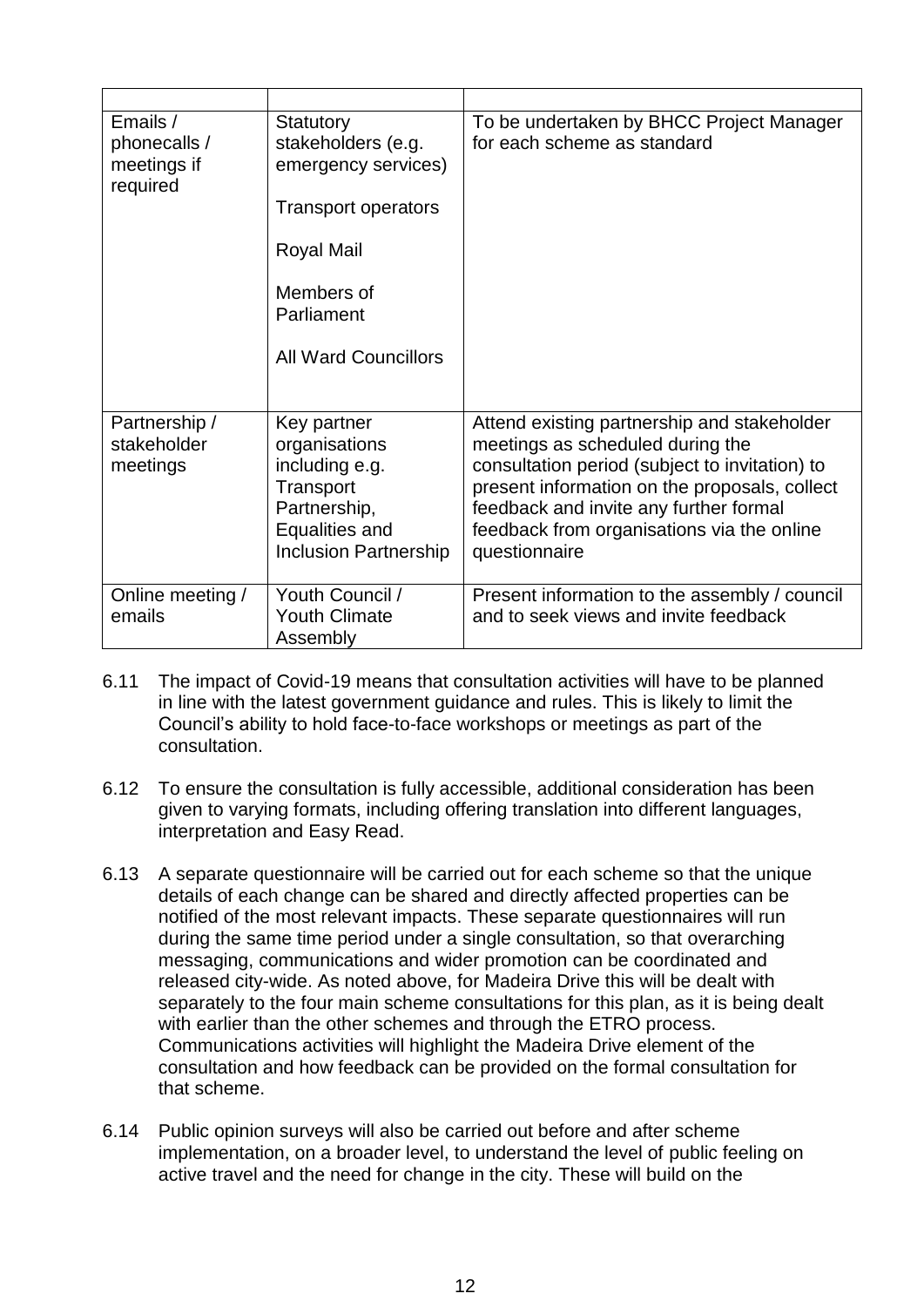knowledge gained as part of the recent Climate Assembly for Brighton and Hove, where the decarbonisation of transport was the focus.

- 6.15 Further detailed guidance is anticipated from DfT with regards to survey content, this will advise Local Authorities on the undertaking of effective public opinion surveys alongside survey frameworks and example questions.
- 6.16 The consultation will largely focus on conceptual designs for the Tranche 2 schemes, enabling public feedback to truly shape the final designs brought forward for approval. Because of this, it may also be necessary to undertake further public consultation on detailed designs later in 2021.

#### **Public feedback survey on the current temporary changes**

- 6.17 As the first tranche of temporary transport changes were introduced quickly, the Council received a high volume of public feedback and launched a public feedback survey to effectively channel and constructively collate and analyse the many views being shared. The survey has not been promoted as a formal consultation on the temporary schemes, as this is being conducted as part of the ETRO process. However, the results of the survey are reported to the committee as part of progress updates on the Action Plan, alongside other monitoring data.
- 6.18 To avoid confusion about where and how the public can formally submit their views on Tranche 2 proposals and to provide sufficient time to collate and analyse the survey results for the next Action Plan committee update, the existing public survey will close on 31 December 2020. This amends the current publicised closure date of 31 January 2021.
- 6.19 The highest number of responses to the public survey have been in relation to the A270 Old Shoreham Road and A259 temporary cycle lanes. To ensure people's views on these schemes can continue to be captured and so that the Tranche 2 proposals for these areas can be viewed holistically, the intention is to incorporate these elements into the planned period of formal consultation on Tranche 2.

### **Wider messaging and communications**

- 6.20 Alongside the proposed consultation plan for Tranche 2, a communications plan has been developed to promote awareness of, and participation in, the consultation exercises, both in the run up to and during the consultation period. The plan details the approach and activities that will communicate not only *what* changes are proposed and *how* to respond, but also *why* they are needed and the *impact* they will have.
- 6.21 To improve the accessibility of the consultation and associated communications the Council is working in partnership with the pan-disability charity PossAbility People. This working relationship will also involve their support in gathering more qualitative feedback from the disabled community during the consultation period.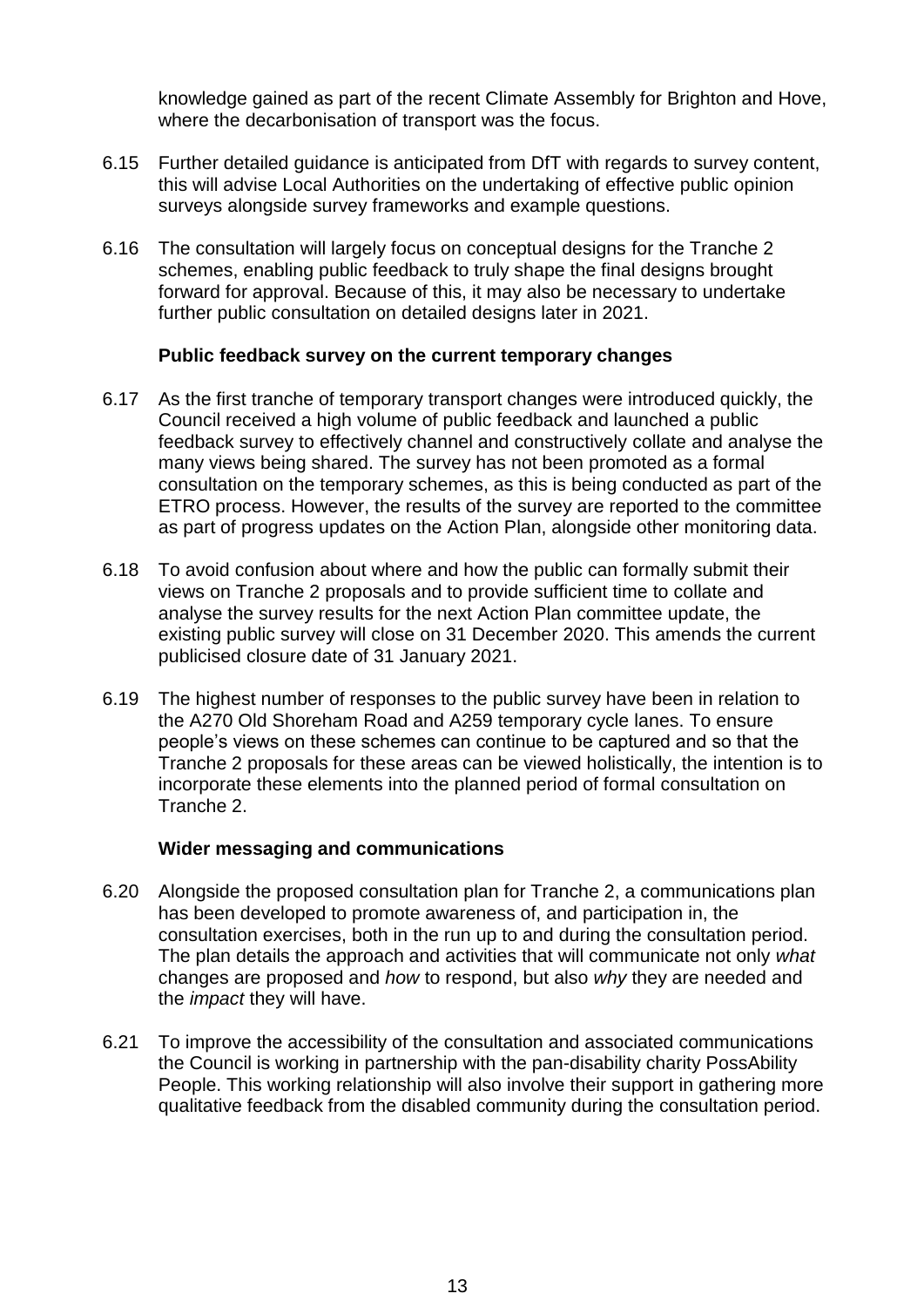#### **Stakeholder engagement on active travel**

- 6.22 It is proposed that an Active and Inclusive Travel Forum be established with its purpose to provide a positive, proactive arena for the exchange of information and views on schemes and ideas that support more active forms of transport. This includes identifying issues/user experiences which can inform the development of future schemes and practical solutions to problems. In addition, the aim of the Forum will be to strengthen links between key stakeholders, providing an opportunity to develop initiatives in partnership that encourage people of all ages and abilities to travel more actively and influence behaviour change.
- 6.23 To ensure stakeholder engagement on the proposed changes is coordinated, well-managed and usefully informs the development and implementation of Tranche 2 schemes its inaugural meeting will take place during the public consultation period to feed representative views into this process.
- 6.24 It is envisaged that the Forum will meet throughout the delivery of the Active Travel Fund schemes and overarching Urgent Response Transport Action Plan, as well as tying in with the development of other key transport projects, such as the Local Cycling and Walking Infrastructure Plan (LCWIP) and the Local Transport Plan 5 (LTP5).
- 6.25 The creation of an Active and Inclusive Travel Forum is also intended to satisfy the Committee's request to establish a cycle forum; its resolution in response to a deputation on barriers to cycling heard earlier in the year.
- 6.26 Suggested terms of reference for an Active and Inclusive Travel Forum are in Appendix 6.

### 7. **CONCLUSION**

- 7.1 This report and accompanying documents set out the proposals for the Active Travel Fund Tranche 2 measures to be taken forward and associated consultation plan.
- 7.2 The ongoing response to Covid-19 both short and long term means it is essential that the Active Travel Fund Tranche 2 schemes are put in place in line with the wider Action Plan. DfT have stated that Tranche 2 is more about 'cementing the benefits and legacy of change' and our proposals reflect this. These schemes take advantage of external funding sources to address the Covid-19 response locally as well as longer term issues. Failure to put in place measures may cause further issues around social distancing and affect the Council's ability to provide alternative active travel choices to the public. Failure to propose schemes for active travel which are consulted on meaningfully may also put the council's funding at risk.

### 8. **FINANCIAL & OTHER IMPLICATIONS:**

Financial Implications: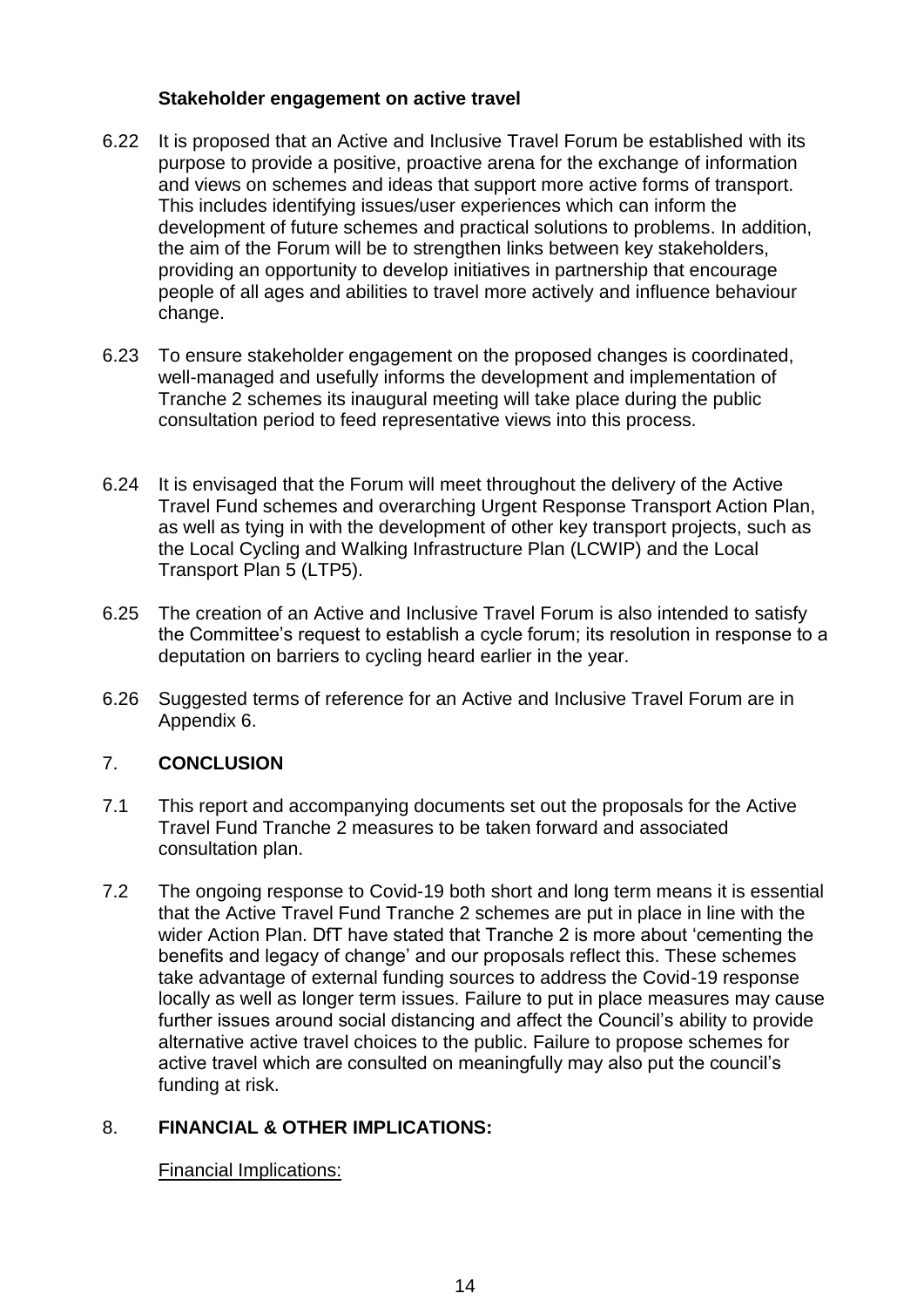- 8.1 The actions and activities contained within this report will be funded from the Emergency Active Travel Fund grant (Tranche 2). The council has confirmed grant funding totalling £2,376,000 from government's Active Travel Fund Tranche 2 which will fund this work (notification letter from the Department for Transport dated 20 November 2020). The split of this grant funding is 80% Capital (£1,900,800) and 20% revenue (£475,200). Spending against this grant funding is required to be committed by the end of March 2021 and spent by the end of March 2022.
- 8.2 Schemes being approved at this committee are not at the detailed design stage and therefore the potential financial impact on parking revenue is not yet known. The detailed design of the relevant schemes will be brought back to committee for consideration and/or approval which will include any financial impact on parking revenues.

*Finance Officer Consulted: Jess Laing* Date 08/12/2020

Legal Implications:

- 8.3 The schemes presented in this report can be implemented by means of traffic regulation orders using the Council's powers as highway authority under the Road Traffic Regulation Act 1984 and the Traffic Management Act 2004.
- 8.4 The letter of 16 October 2020 from the Secretary of State for Transport and the statutory guidance entitled 'Traffic Management Act 2004:network guidance in response to Covid-19' requires local authorities to carry out consultations with all groups in the local community over proposed changes to the road network. The Council has a relatively broad discretion as to how such consultation is carried out but it should be widely publicised using various channels of communication.
- 8.5 The consultation steps set out in this report demonstrate that the Council will be following good practice in its efforts to engage with the local community over the planned schemes.

*Legal Officer Consulted: Stephanie Stammers Date:8 December 2020*

Equality Implications:

- 8.6 Statutory guidance issued in May 2020 by Government reiterates that the public sector equality duty continues to apply as Local Authorities make changes to their road networks in response to Covid-19, and the needs of disabled people and those with other protected characteristics must be considered. Accessibility requirements apply to temporary measures as they do to permanent ones.
- 8.7 The Council will aim to ensure that communications about the Tranche 2 changes and consultation on the proposals are inclusive and accessible. As well as making information available in different formats and languages to meet varying needs, it will be produced in plain English and tailored wherever possible. The planned consultation methods also include targeted activities with underrepresented and protected groups, to ensure their views of these are particularly considered.